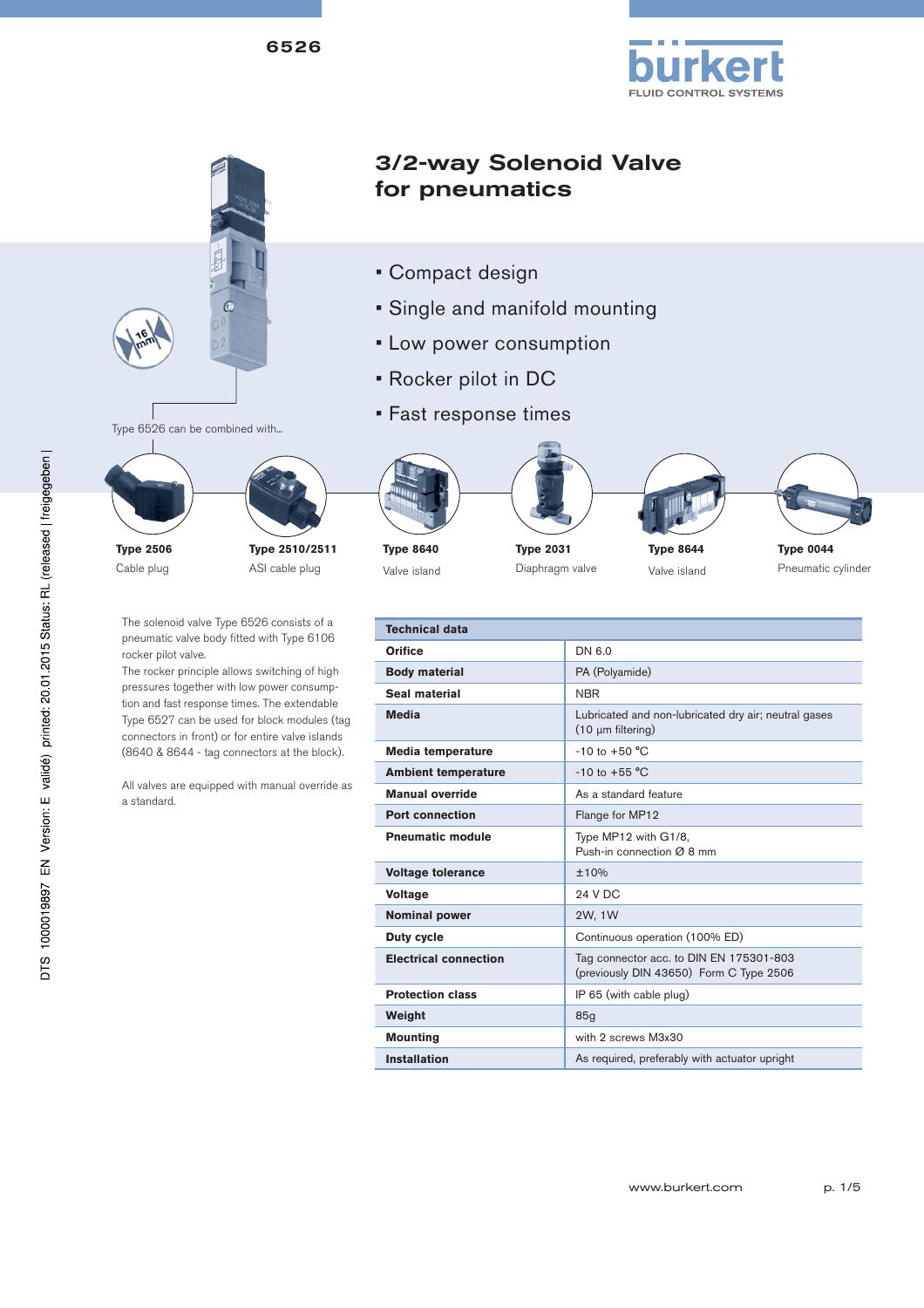

#### Ordering chart for valves

#### 3/2-way solenoid valve without cable plug

|                            |              |                          |                         |                          |              | <b>Response times</b>      |                     |
|----------------------------|--------------|--------------------------|-------------------------|--------------------------|--------------|----------------------------|---------------------|
| <b>Circuit function</b>    | Orifice [mm] | QNn value air<br>[I/min] | Pressure range<br>[bar] | consumption [W]<br>Power | Opening [ms] | Closing [ms] <sup>4)</sup> | Item no.<br>24 V DC |
| C 3/2-way valve            | $\,6\,$      | 700                      | $1.0 - 10^{1}$          | $\overline{2}$           | 20           | 12                         | 156 842 3)          |
| $M_{10}$<br>$rac{12}{500}$ |              |                          | $1.0 - 10^{1}$          | $\overline{2}$           | 20           | 12                         | 163 028 2), 3)      |
|                            |              |                          | $2.0 - 10$              | $\overline{2}$           | 20           | 12                         | 156 318 3)          |
|                            |              |                          | $2.0 - 10$              | $\overline{2}$           | 20           | 12                         | 158 944 2), 3)      |
|                            |              |                          | $2.0 - 10$              | $\overline{2}$           | 20           | 12                         | 160 405 2), 4)      |
|                            |              |                          | $2.0 - 8.0$             | $\mathbf{1}$             | 20           | 17                         | 156 840 3)          |
|                            |              |                          | $2.0 - 8.0$             | $\mathbf{1}$             | 20           | 12                         | 158 947 2), 3)      |
|                            |              |                          | $2.0 - 8.0$             | $\mathbf{1}$             | 20           | 12                         | 160 408 2), 4)      |
| D 3/2-way valve            | 6            | 700                      | $1.0 - 10^{1}$          | $\overline{2}$           | 12           | 20                         | 157 672 3)          |
| $W_{12}$<br>$\frac{10}{2}$ |              |                          | $1.0 - 10^{11}$         | $\overline{2}$           | 20           | 12                         | 163 029 2), 3)      |
|                            |              |                          | $2.0 - 10$              | $\overline{2}$           | 12           | 20                         | 156 320 3)          |
|                            |              |                          | $2.0 - 10$              | $\overline{2}$           | 20           | 12                         | 158 946 2), 3)      |
|                            |              |                          | $2.0 - 10$              | $\overline{2}$           | 20           | 12                         | 160 407 2), 4)      |
|                            |              |                          |                         |                          | $2.0 - 8.0$  | $\mathbf{1}$               | 17                  |
|                            |              |                          | $2.0 - 8.0$             | $\mathbf{1}$             | 20           | 12                         | 158 948 2), 3)      |
|                            |              |                          | $2.0 - 8.0$             | $\mathbf{1}$             | 20           | 12                         | 160 409 2), 4)      |

<sup>1)</sup> Version with auxiliary pilot air.

2) Electrical connection above manual override.

<sup>3)</sup> "long version": can be mounted together with type 6527 on a valve island.

4) In combination with valve islands the closing time will be approx. 5ms longer.

Flow rate, QNn-value air [l/min]: Measured at +20°C, 6 bar pressure at value inlet and 1 bar pressure difference<br>Pressure values [bar]: Measured as overpressure to the atmospheric pressure<br>Response times [ms]: Measures acc

**Please note** that the cable plug has to be ordered separately, see ordering chart for accessories on last page or separate datasheet for Type 2506.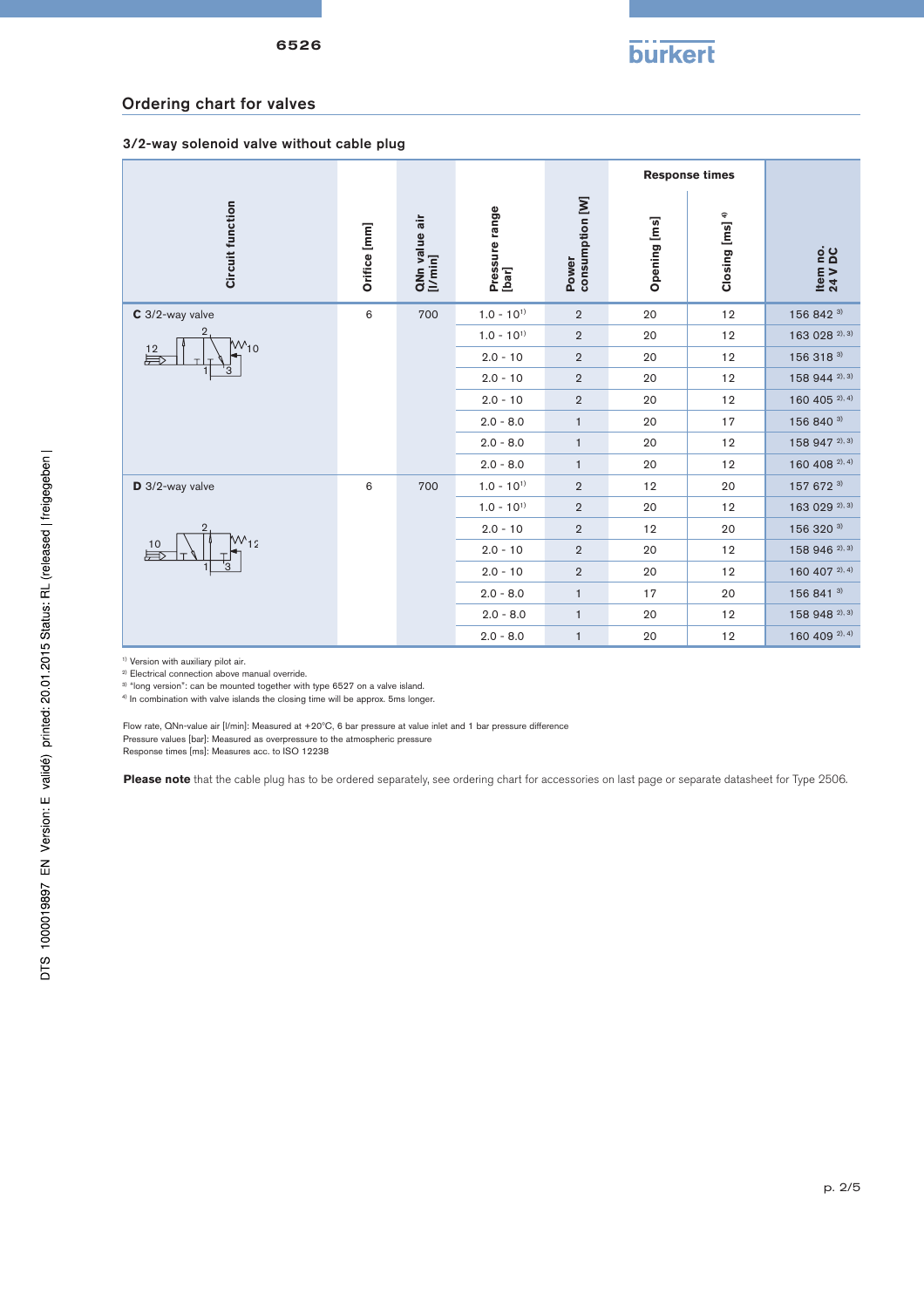

# Ordering chart for accessories: Type MP12 pneumatic modules

| Module                          | Version                   | Feature                                          | Item no. |
|---------------------------------|---------------------------|--------------------------------------------------|----------|
| Connection module               | right                     | G 3/8                                            | 655 110  |
|                                 |                           | <b>NPT 3/8</b>                                   | 655 112  |
|                                 | left                      | G 3/8                                            | 655 109  |
|                                 |                           | <b>NPT 3/8</b>                                   | 655 111  |
| Pneumatic basic module 2 valves | push-in connection Ø 8 mm | without check valve                              | 156 617  |
|                                 |                           | with integrated check valve with R-channel       | 156 635  |
|                                 |                           | with integrated check valve with R and S-channel | 156 632  |
|                                 | connection G 1/8          | without check valve                              | 156 620  |
|                                 |                           | with integrated check valve with R-channel       | 156 636  |
|                                 |                           | with integrated check valve with R and S-channel | 156 633  |
|                                 | connection NPT 1/8        | without check valve                              | 156 631  |
|                                 |                           | with integrated check valve with R-channel       | 156 637  |
|                                 |                           | with integrated check valve with R and S-channel | 156 634  |
| Pneumatic basic module 4 valves | push-in connection Ø 8 mm | without check valve                              | 156 656  |
|                                 |                           | with integrated check valve with R-channel       | 156 662  |
|                                 |                           | with integrated check valve with R and S-channel | 156 659  |
|                                 | connection G 1/8          | without check valve                              | 156 657  |
|                                 |                           | with integrated check valve with R-channel       | 156 663  |
|                                 |                           | with integrated check valve with R and S-channel | 156 660  |
|                                 | <b>NPT 1/8</b>            | without check valve                              | 156 658  |
|                                 |                           | with integrated check valve with R-channel       | 156 664  |
|                                 |                           | with integrated check valve with R and S-channel | 156 661  |
| Covering plate                  |                           | for unused valve positions                       | 653 765  |

# Dimensions [mm]

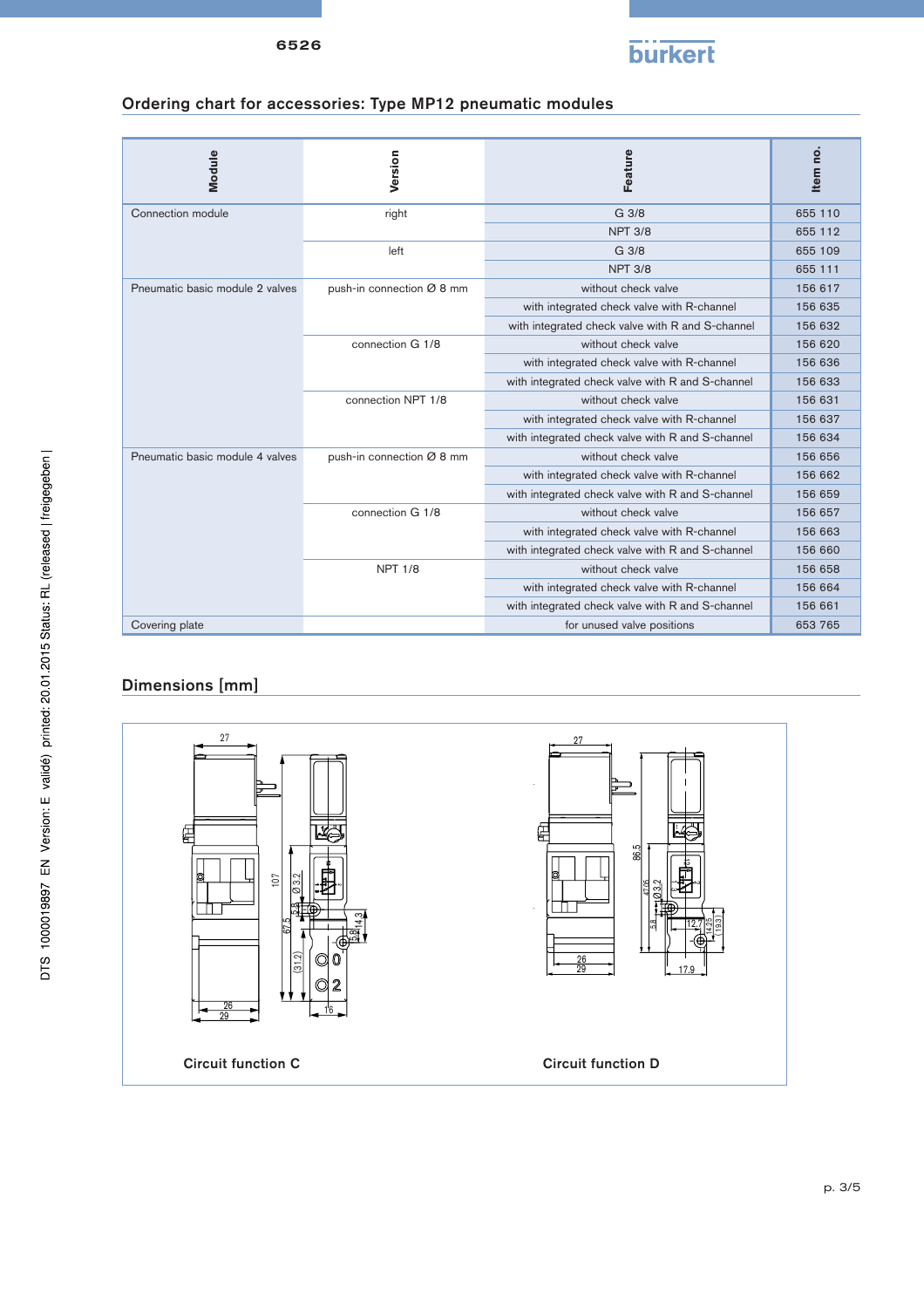#### Application example

14 Actuators (process valves, cylinder) are controlled

- 8 double acting actuators (large volume)
- 6 double acting actuators (small volume)



| $\frac{9}{4}$  | ©4 04 04<br>⊕<br>33.9<br>33 | 92 92 92 92 92 92<br>Q2<br>Q2<br>Q2<br>Q2<br>Q2<br>Q2<br>Q2<br>Q2<br>$\odot$ 4 $\odot$ 4<br>∣ ©4<br>$\bigcirc$ 4<br>$\bigcirc$ 4<br>$\bigcirc$ 4<br>◎4<br>04<br>◎4<br>$\bigcirc$ 4<br>O4<br>$\frac{16.5}{1}$<br>66<br>$41.4 + (n \times 11) + (n \times 16.5)$<br>$82.5 + (n \times 11) + (n \times 16.5)$ | ဍ<br>⊕   |
|----------------|-----------------------------|------------------------------------------------------------------------------------------------------------------------------------------------------------------------------------------------------------------------------------------------------------------------------------------------------------|----------|
| Quantity       | Type                        | Version                                                                                                                                                                                                                                                                                                    | Item no. |
| $\mathbf{1}$   | <b>MP12</b>                 | Connection module, right G 3/8                                                                                                                                                                                                                                                                             | 655 110  |
| $\overline{2}$ | <b>MP12</b>                 | Pneumatic basic module, 4 valves, push-in connection $\varnothing$ 8 mm                                                                                                                                                                                                                                    | 156 656  |
| $\overline{2}$ | MP12 for Type 6525          | Pneumatic basic module, 3 valves, push-in connection $\varnothing$ 6 mm                                                                                                                                                                                                                                    |          |
| 1              | MP12                        | Connection module, left G 3/8                                                                                                                                                                                                                                                                              |          |
| 8              | 6527                        | 5/2-way- valve, WWC, QNn 700 l/min                                                                                                                                                                                                                                                                         | 156 827  |
| 6              | 6525                        | 5/2-way- valve, WWC, QNn 300 l/min                                                                                                                                                                                                                                                                         | 156 733  |